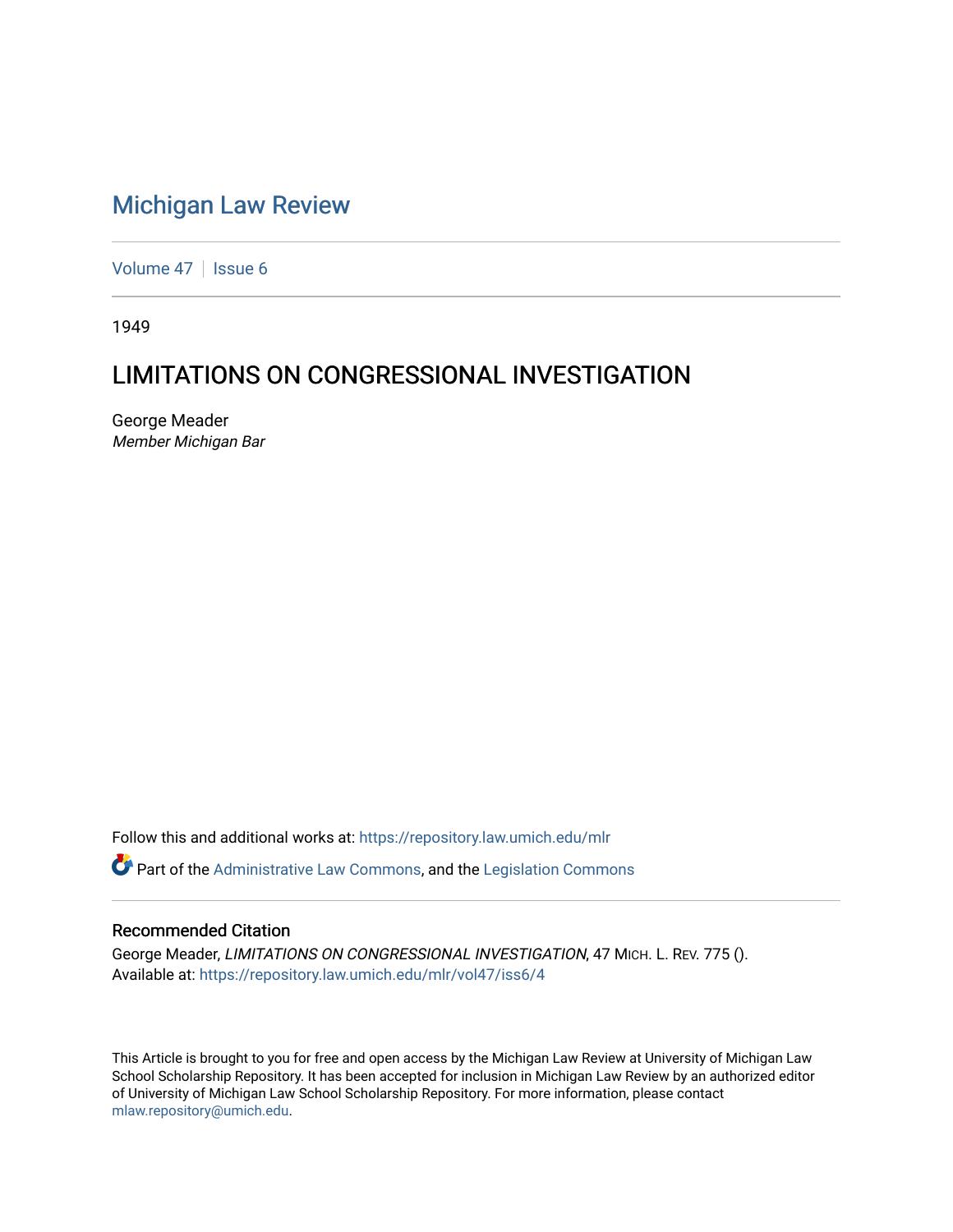# LIMITATIONS ON CONGRESSIONAL INVESTIGATION

## *George Meader\**

### I. USEFULNESS OF THE INVESTIGATORY FUNCTION

Increasingly, federal laws embodying far-reaching national policies are being couched in broad and general terms. The effect of this type of legislation is to place wide discretionary powers in administrative officials and to throw upon the courts an immense burden of interpretation in applying general principles to specific factual situations. There have been sensational instances of hasty passage of corrective legislation made necessary by court decisions interpreting a poorly worded law in a way Congress did not intend, such as the portal-to-portal<sup>1</sup> and overtime-on-overtime<sup>2</sup> decisions. Meanwhile, the practicing lawyer is at a loss to advise his clients of the effect of such legislation upon their lives and businesses until the attitude of the administrative officials and the courts becomes known. Even then, there is no assurance that such attitudes will remain fixed.

The administrative tribunal exercising legislative, administrative and judicial functions in derogation of our doctrine of separation of governmental powers has evolved and flourished in the last few decades largely because Congress has been unable to do more than to state a broad policy in general terms and create a commission to carry it out.

This situation has developed because our national economy has grown rapidly in size, organization and complexity while Congress has remained static. Until Congress equips itself with a sizable and competent staff, it will not be able to write its legislation in clear and specific terms and recall to itself the legislative power it has lost in the last few decades.

The foregoing should not be construed to mean that quasi-legislative powers should not be vested in administrative agencies. The question is one of degree. For example, the decision of the Federal Trade Commission relating to the basing point pricing system in the cement industry, recently upheld by the Supreme Court,<sup>3</sup> involves a basic na-

<sup>,.</sup> Former Chief Counsel Senate War Investigating Committee; Member Michigan Bar. 1 Anderson v. Mt. Clemens Pottery Co., 328 U.S. 680, 66 S.Ct. 1187 (1946).

<sup>2</sup>Bay Ridge Operating Co. v. Aaron, 334 U.S. 446, 68 S.Ct. 1186 (1948).

<sup>3</sup> Federal Trade Commission v. Cement Institute, 333 U.S. 683, 68 S.Ct. 793 (1948).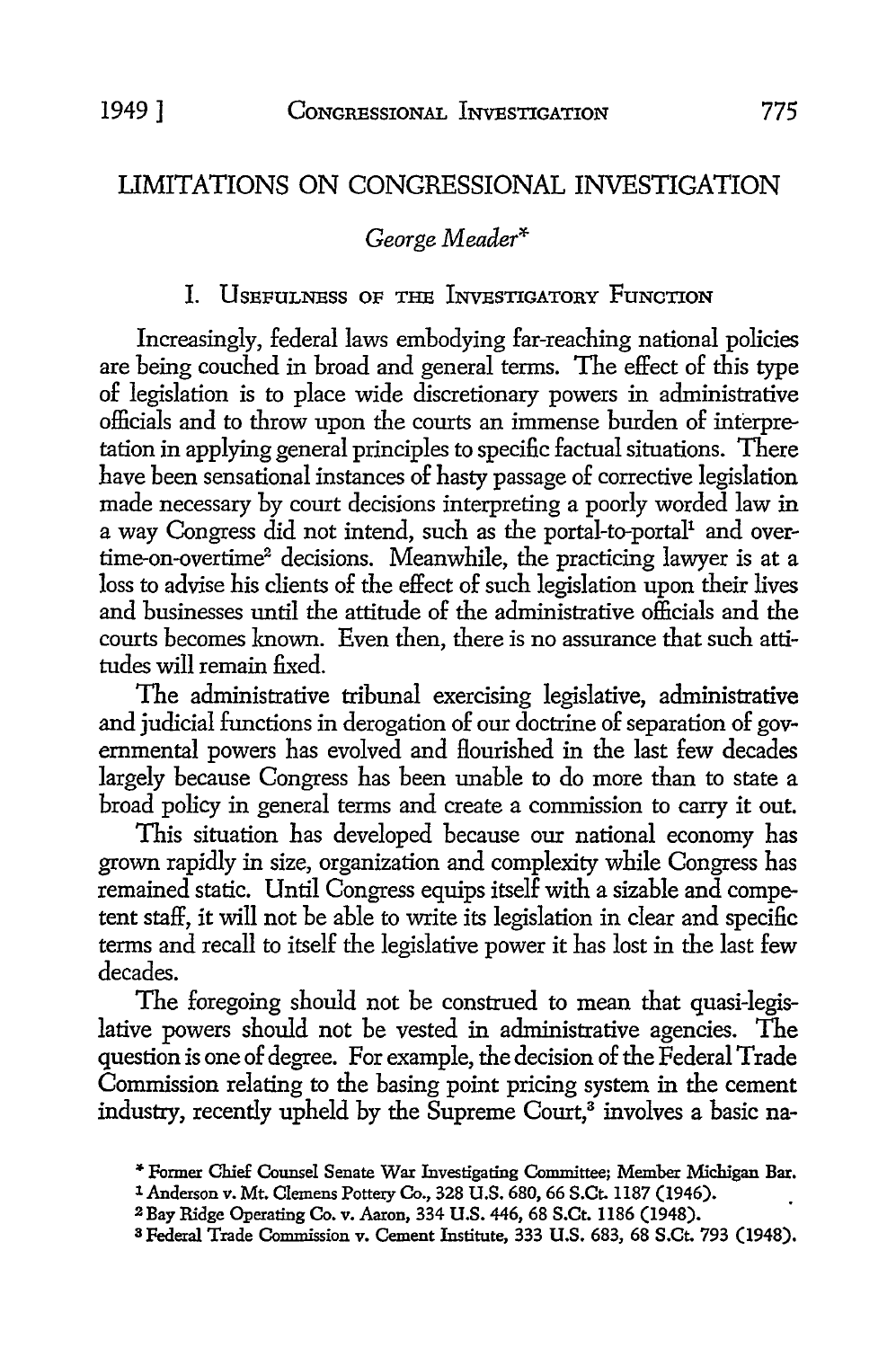tional economic policy of an order that should be determined by the elected representatives of the people, rather than by an appointive commission acting under a broad delegation of authority.

Congress must be strengthened if the balance of separate governmental powers is to be restored. That strengthening may best be brought about by the development and effective use of the Congressional investigative function.

August 7, 1944, President (then Senator) Truman, in announcing on the floor of the United States Senate his resignation as Chairman of the Special Committee. Investigating the National Defense Program, said:

"In my opinion, the power of investigation is one of the most important powers of the Congress. The manner in which that power is exercised will largely determine the position and prestige of the Congress in the future. An informed Congress is a wise Congress; an uninformed Congress surely will forfeit a large portion of the respect and confidence of the people.

"The days when Webster, Clay, and Calhoun personally could familiarize themselves with all the major matters with respect to which they were called upon to legislate are gone forever. No Senator or Representative, no matter how able or diligent, can himself hope to master all the facts necessary to legislate wisely.

"The accomplishments of the Truman committee-and I am referring now to the other members of the committee and its staff, rather than to myself--present an example of the results that can be obtained by making a factual investigation with a good staff. Similar accomplishments can be made by other special committees, as well as the standing committees of the Congress, and I particularly urge upon the Senate that it be liberal in providing ample funds for the prosecution of proper investigations. The cost of a good investigation is negligible when compared with the results which can be obtained."<sup>4</sup>

No reference to the investigative power of Congress can be found in the Constitution, yet its existence is well established. Before our nation was, born, the English Parliament and the colonial legislatures exercised investigative powers.5 The power of Congress to "send for persons and papers" is said to be a necessary adjunct to legislative power,

<sup>4</sup>90 **CoNG,** R:Bc. 6747 (Aug. 7, 1944).

<sup>6</sup> Landis, "Congressional Power of Investigation,'' 40 HARv. L. REv. 153 at 159 (1946).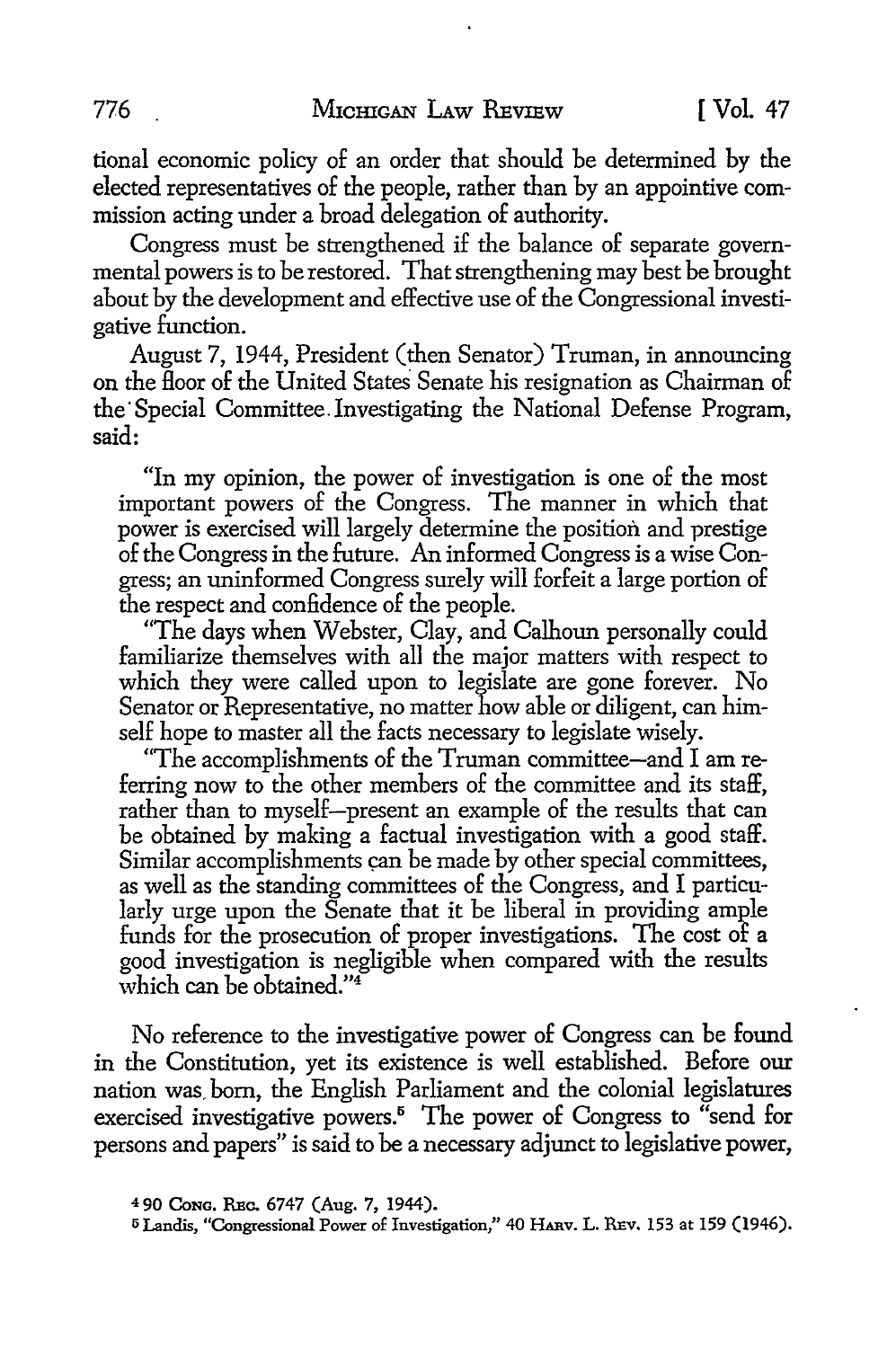since it enables Congress to inform and enlighten itself before enacting  $\frac{1}{2}$  aws.<sup>6</sup>

The basis for implying the existence of the investigative power of Congress furnishes the guide to its proper exercise as well as the direction of its development into a more useful instrument of a democratic system of government. In our modem, complex national economy, with its intricate and multitudinous interrelationships, regulations and controls can no longer be adopted by simple, broad generalities but must be based upon thorough knowledge of the detailed facts, the conflicting special interests and the general public interest. The effects of proposed legislative action may thus be intelligently calculated, wise policies decided upon, and enactments stated in clear and unambiguous terms.

# II. SPECIAL INVESTIGATING COMMITTEES

Although the Legislative Reorganization Act of 1946<sup>7</sup> did not abolish special Congressional investigating committees by its terms, the 80th Congress did not create new special committees and the Senate drastically reduced the powers of an outstanding special committee, the Special Senate Committee Investigating the National Defense Program (the former Truman Committee). The Senate of the 81st Congress has allowed another special committee to expire, the Special Committee to Study the Problems of Small Business. The theory of the Legislative Reorganization Act was that standing legislative committees should do the investigative work of the Congress.<sup>8</sup> Senate committees were given the subpoena power to that end.<sup>9</sup> However, it is not alone the power of a committee but the ability and energy of its chairman and its members in exercising that power which determine the extent and vigor of Congressional investigating activity.

The history of Congressional investigations shows that, for reasons unnecessary to discuss here, standing legislative committees have not demonstrated great interest in conducting penetrating investigations. The practical effect, therefore, of stifling the creation of special investigating committees is to weaken, not to strengthen and expand, the investigative function of the Congress.

<sup>7</sup>60 Stat. L. 812 (1946).

a McGrain v. Dougherty, 273 U.S. 135, 47 S.Ct. 319 (1927).

s See S. REP. 1400 on S. 2177, 79th Cong., 2d sess., pp. 1-5 (May 31, 1946); S. 2177, 79th Cong., 2d sess., §126 (1946).

o 60 Stat. L. 812, c. 753, §134(a) (1946).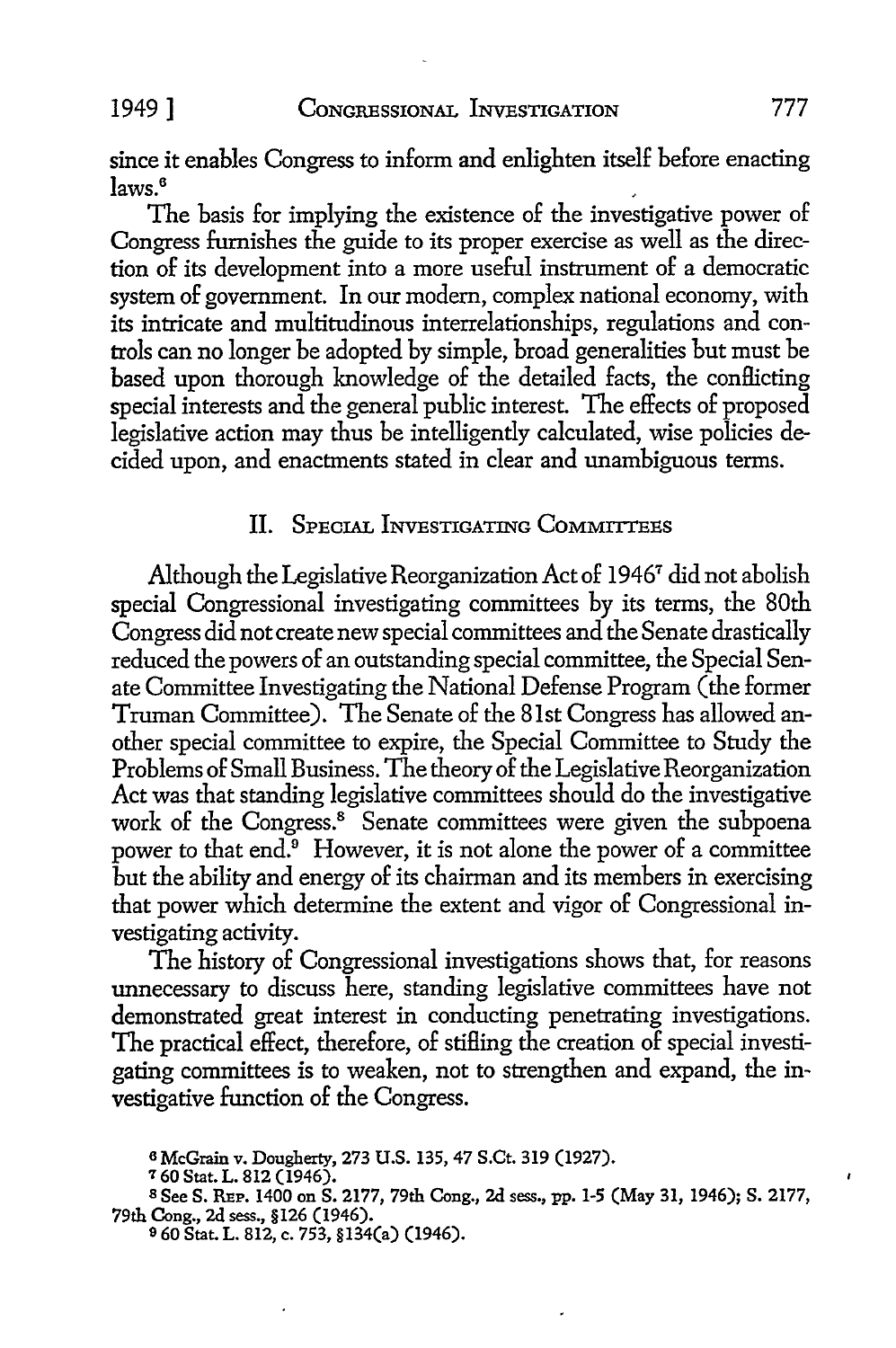#### III. PROPOSED LEGISLATION

A further limitation of the investigative function of Congress is contained in proposals now before Congress to establish procedural rules for Congressional committees designed to prevent abuses to witnesses and others in committee hearings and reports.

On January 5, 1949, Senator Lucas, majority leader of the Senate, introduced Senate Concurrent Resolution 210 to establish certain procedural rules for Congressional committees. This resolution is identical with Senate Concurrent Resolution 44, introduced by Senator Lucas on February 25, 1948.11

Companion resolutions to Senate Concurrent Resolution 2 were introduced in the House of Representatives on January 3, 1949, by Representative McCormack, majority leader of the House of Representatives,12 and on February 2, 1949, by Representative Sabath, chairman of the Rules Committee of the House of Representatives.<sup>13</sup>

Similar resolutions and bills have been introduced by Representatives Holifield14 and Buchanan.15

For present purposes, it is sufficient to discuss the rules contained in Senate Concurrent Resolution 2, which is set forth in full in the appendix to this article.

### IV. PROCEDURAL RULES FOR COMMITTEES

The gist of Senate Concurrent Resolution 2 is to give certain "rights" *to* any individual considering himself defamed by evidence presented to Congressional committees, to give certain "rights" to witnesses, and · to impose certain limitations upon committees, their members and employees.

Any person who believes that evidence given in a public hearing of a committee defames him or otherwise adversely affects his reputation may:  $(1)$  file a sworn statement for the record;  $(2)$  testify personally in his own behalf; (3) require the committee to produce up to four wit-

<sup>10</sup> S. Con. Res. 2, 81st Cong., 1st sess., 95 CoNG. REc. 51 (Jan. 5, 1949). See appendix, infra, page 785, for text.

<sup>11</sup>S. Con. Res. 44, 80th Cong., 2d sess.; 94 CoNG. REc. 1675 (Feb. 25, 1948).

<sup>12</sup> H. Con. Res. 3, 81st Cong., 1st sess. (Jan. 3, 1949).

<sup>13</sup> H. Con. Res. 24, 81st Cong., 1st sess. (Feb. 2, 1949).

<sup>14</sup>H. Con. Res. 4, 81st Cong., 1st sess. (Jan. 3, 1949); H.R. 74, 81st Cong., 1st sess. (Jan. 3, 1949); H.R. 191, 81st Cong., 1st sess. (Jan. 3, 1949). 15 H.R. 824, 81st Cong., 1st sess. (Jan. 5, 1949).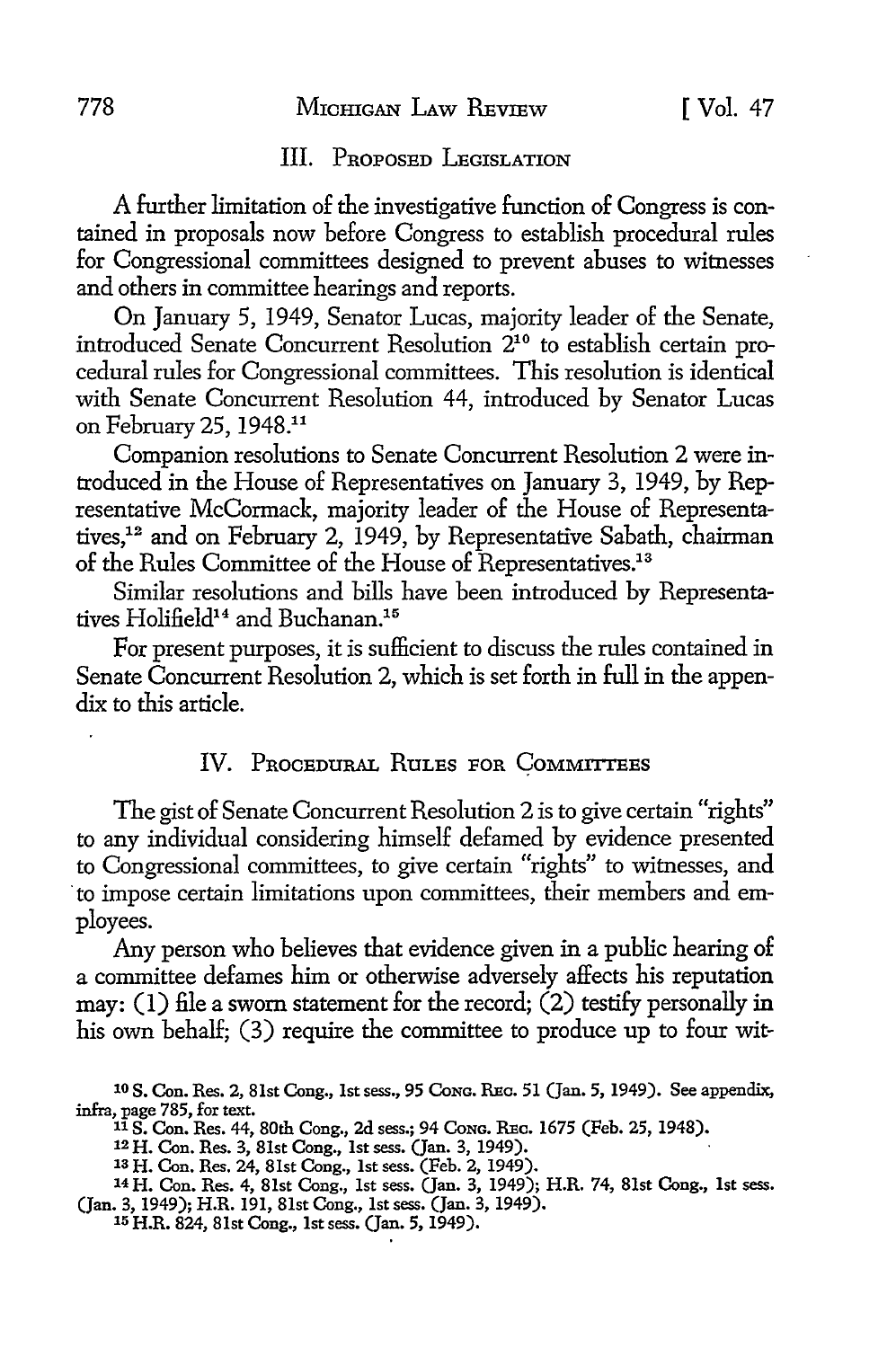nesses in his behalf; ( 4) examine such witnesses, either personally or by counsel; (5) require the committee to procure the appearance of adverse witnesses; and  $(6)$  cross-examine adverse witnesses, personally or by counsel, but for not more than one hour as to each such witness.

Persons granted these rights may file a petition with the committee, whereupon it is mandatory for the committee, within IO days, to fix a time and place for a hearing to be held within 30 days after receipt of the petition.

Witnesses before committees, in either public or executive hearings, are given the right to be accompanied by counsel and to have a copy of the transcript of their testimony.

A committee is prohibited from: (I) receiving evidence not relevant to the subject of the hearing; (2) publishing reports except after majority approval at a meeting called upon proper notice, and (3) publishing a statement or a report alleging misconduct or containing other adverse comment regarding any person without advance notice to such person.

Committee members and employees are prohibited from speaking or writing about the committee for compensation.

"Committee" is defined to include a standing or select committee of either house of Congress, joint committees and all subcommittees.

Senator Lucas, in discussing the introduction of Senate Concurrent Resolution 44, announced on the floor of the Senate his support of the proper exercise of the investigative function of Congress. He contended, however, that the Senate War Investigating Committee's investigation of Howard Hughes had brought that committee and the Senate into disrepute and cited a number of editorials in support of that contention. He argued that requiring committees and their members and employees to be fair would enhance public respect for Congressional investigations, thus strengthening them.<sup>16</sup>

It can be conceded that the strength and value of a Congressional committee is derived from its public acceptance and prestige and that unfairness of Congressional investigators detracts from the reputation of a committee and the Congress. However, it is doubtful that the provisions of Senate Concurrent Resolution ·2 will succeed in preventing abusive action by legislators. On the other hand, the proposed rules will seriously impair both the investigative and legislative work of Congress.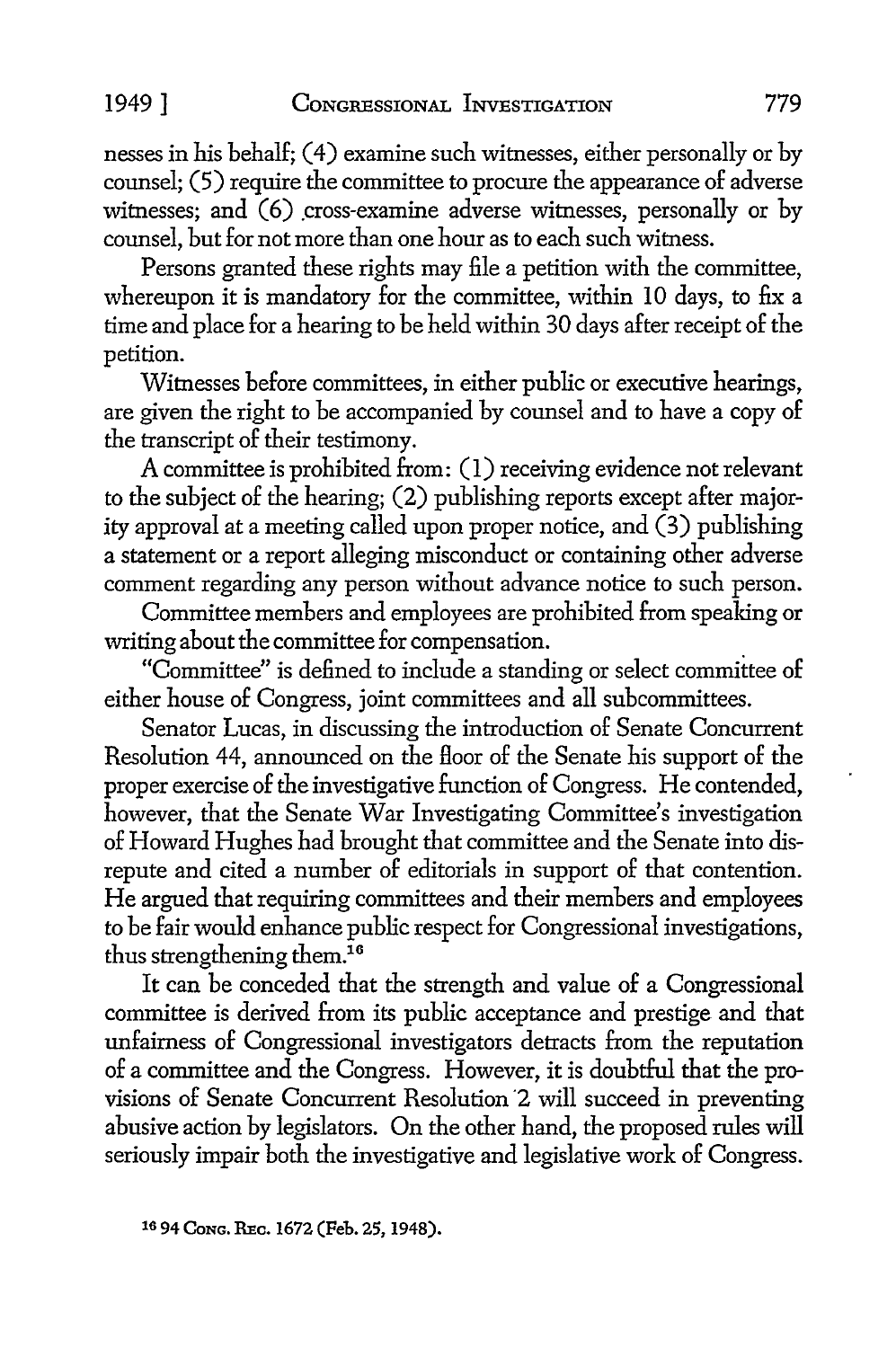## V. COMMENT

Senate Concurrent Resolution 2 seeks to give persons claiming to be defamed their "day in court.'' A legislative committee is not a court and cannot effectively discharge its investigative and policy-making duties operating.as a court, with pleadings, motions, arguments and rules of evidence. Furthermore, Senate Concurrent Resolution 2 gives persons claiming to be defamed more than a day in court. No court in which allegedly defamatory testimony might be received would halt the trial of the case to permit the aggrieved person to intervene and offer evidence as to the damaging remark.

Courts retain control of their proceedings at all times. The discretion of the judge is the final authority in his court, subject only to appeal. A legislative committee, however, under Senate Concurrent Resolution 2 would have no discretion whatever as to whether a hearing should be held, who should be called as witnesses, the propriety of questions asked upon examination or cross-examination, or the contents of statements to be filed with the committee as a part of its record.

If the committee sought to exercise such discretion, it would be subject to the charge that it was not sincere in its purpose to give a fair and complete hearing. If the committee does retain such discretion, the rules have little meaning because a majority of a committee can now insist upon "fairness" if they can agree on what is fair.

The fees and travel expenses of witnesses, stenographic and printing expense, and other costs incident to holding such a hearing would be borne by the committee out of its appropriation. In a court, litigants must bear the costs of litigation. This acts as a deterrent to excessive litigiousness.

The effect of the rules proposed in Senate Concurrent Resolution 2 will be to take the control of its proceedings away from Congress and place it in the hands of individual citizens. Senate Concurrent Resolution 2 would provide a means for spotlight seekers to indulge their proclivities in Congressional hearings almost without limit.

The testimony or evidence considered by a person to be defamatory might consist of an irrelevant, gratuitous remark made by a witness before a committee, which the committee could not anticipate or prevent. Nevertheless, under Senate Concurrent Resolution 2, the committee would be required to sit and hear a petitioner's statement and the statements of four witnesses called in his behalf and a cross-examination of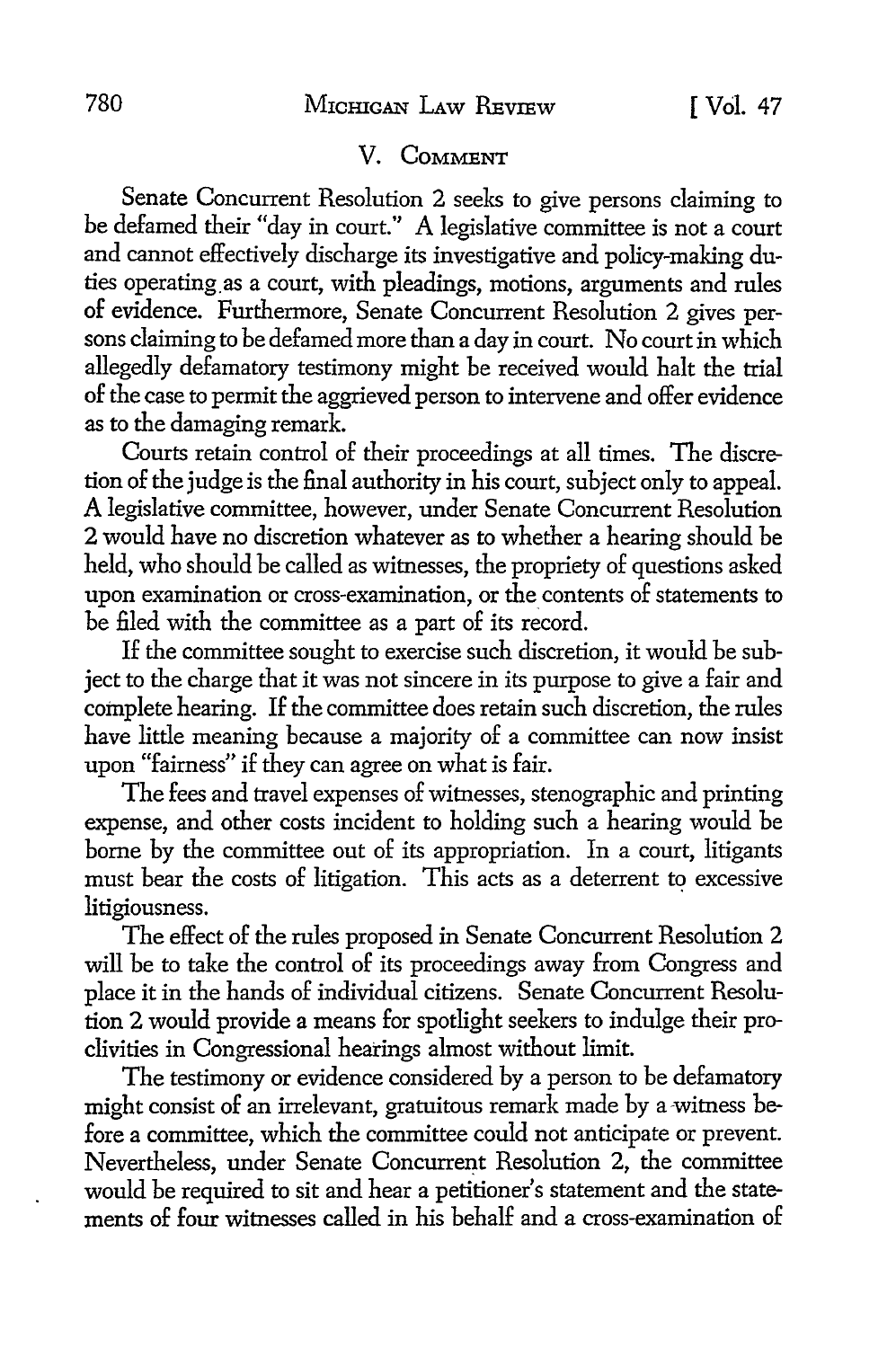the alleged defamer or defamers for hours, if not days. It is likely that the petitioner in replying to his defamer might give testimony leading the latter to believe he had been defamed; whereupon another petition would be filed, requiring a further hearing by the committee. This could continue indefinitely.

A trial of Communists in New York in which weeks were consumed examining the jury selection system in federal courts<sup>17</sup> should furnish convincing proof that there is a real likelihood that advantage would be taken of the procedural provisions of Senate Concurrent Resolution 2 as suggested above.

The time of legislators is now inadequate for intensive study of problems of legislation. The forum of a legislative committee ought not to become the battling ground of vituperation and attack and counterattack, converted from a policy-making agency into a court for trying slander and libel cases. This would not enhance the dignity and prestige of Congress and would render investigations and legislation worse-not better.

Corrupt, unintelligent or unfaithful action against the public interest might well go unexposed because of the delaying, filibuster-like procedure of Senate Concurrent Resolution 2. Any lawyer for the defense is well aware of the advantage of delay. Major General Bennett E. Meyers,18 Commander John D. Corrigan,1° former Congressman Andrew J. May, Henry and Murray Garsson,<sup>20</sup> former Congressman James M. Curley<sup>21</sup> and the participants in the Teapot Dome scandal, as well as many others, would have welcomed the procedural opportunities which would have been extended to them by the provisions of Senate Concurrent Resolution 2, had it been in effect when their activities were under examination.

Senate Concurrent Resolution 2 is not confined to investigative committees ferreting out wrong-doing, but is equally applicable to all congressional committees and sub-committees. Suppose, for example, a petitioner, who is not required to be a citizen, claimed before the Senate Foreign Relations Committee that some testimony given at a committee hearing had detracted from his reputation because it implied inefficiency

 $\mathbf{r}$ 

<sup>17</sup> See, e.g., **N.Y.** TIMEs, March 8, 1949, p. **1** :8.

<sup>18</sup> Hearings, Investigation of the National Defense Program, part 43, 80th Cong., 1st sess. (1947).

<sup>19</sup> Id. part 24, 78th Cong., 2d sess. (1944).

<sup>20</sup> Id. part 35, 79th Cong., 2d sess. (1946).

<sup>21</sup> Id. part 12, 77th Cong., 1st sess. (1942).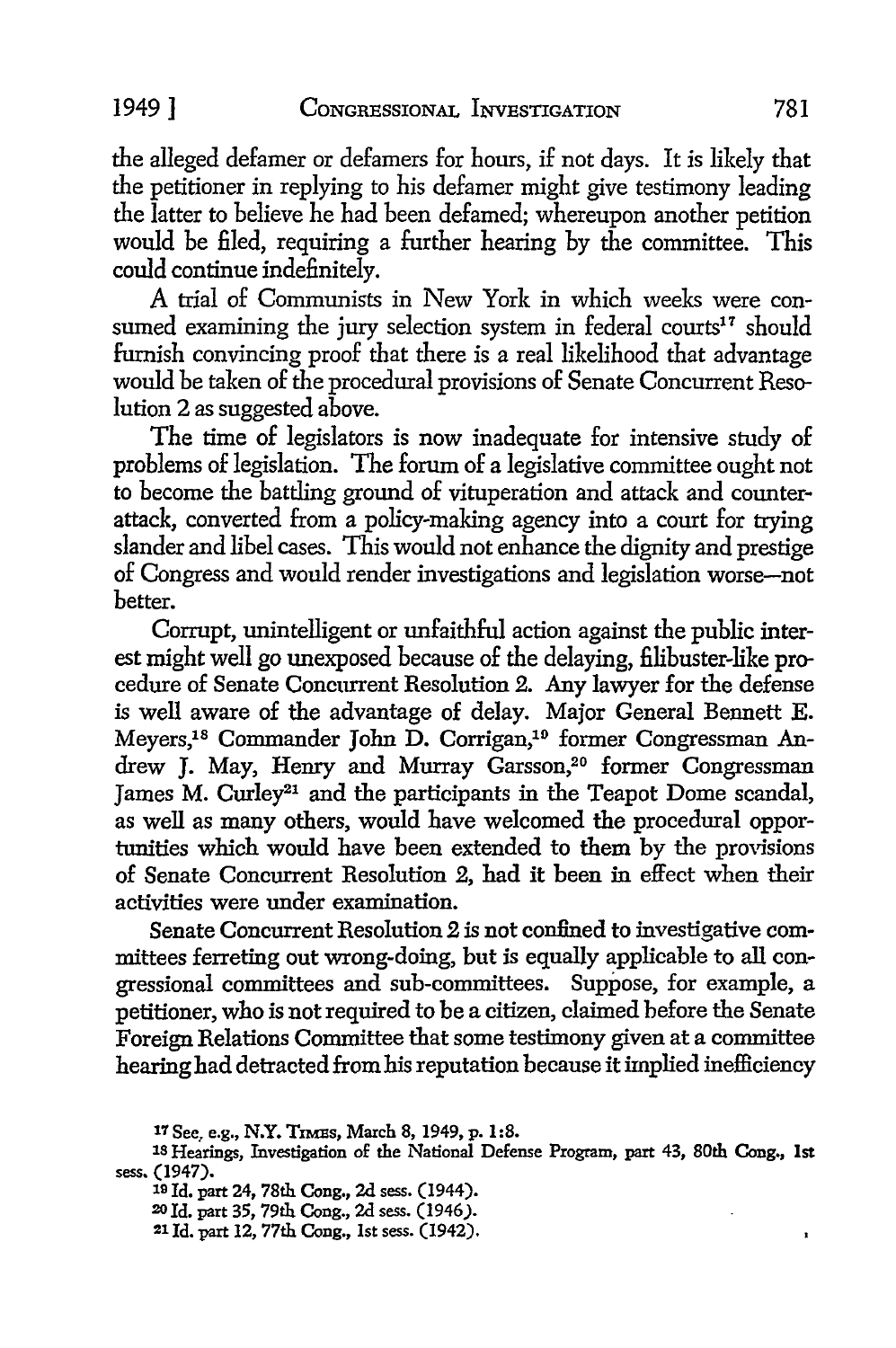or bad faith on his part. Under Senate Concurrent Resolution 2, he could compel the Senate Foreign Relations Committee to sit and hear him, his witnesses and cross-examination of his detractors at length. An even more interesting case would be presented if the petitioner claimed that a member or employee of the committee had been the detractor and, under Senate Concurrent. Resolution 2, claimed the right to cross-examine the Senator or a member of the committee staff.

Any rules, in addition to existing parliamentary rules, should be adopted committee by committee. The Bender Sub-committee of the Committee on Expenditures in the Executive Departments of the House of Representatives, the Ferguson Sub-committee of the Committee on Expenditures in the Executive Departments of the Senate, both in the 80th Congress, and the Un-American Activities Committee of the House of Representatives of the 81st Congress, have adopted rules. Such rules, if found unworkable, can be amended by the individual committee. Rules enacted in a statute would have to be amended by statute, subject to Presidential veto. Rules adopted by concurrent resolution could be changed only by action of both houses.

In any event, any rules, whether adopted by a committee or by the entire Congress, should clearly specify that they do not give rights which would permit a successful challenge to the validity of committee or Congressional action or would constitute a defense to proceedings for punishment of a contempt of Congress. Unless this effect is specifically precluded, the whole subpoena power of Congress is undermined. Thus, a useful means of obtaining facts as a basis for the enactment of wise legislation and for observing the administration of laws will be destroyed.

Section 5 of Senate Concurrent Resolution 2 adds nothing to present practices regarding attendance of counsel except that it gives a witness a right to have counsel present at a private hearing. Since section 5 allows an attorney to do no more than observe, unless the committee permits otherwise, the question of the value of this right naturally arises; the presence of one more person makes the control of the confidential nature of an executive hearing more difficult. As a general practice the Truman-Mead Committee permitted counsel to be present in executive as well as public hearings. Situations may well arise, however, where it would be preferable not to have counsel present at executive hearings. The decision on this matter should be left in the discretion of the committee.

Section 6 of Senate Concurrent Resolution 2 adds nothing to present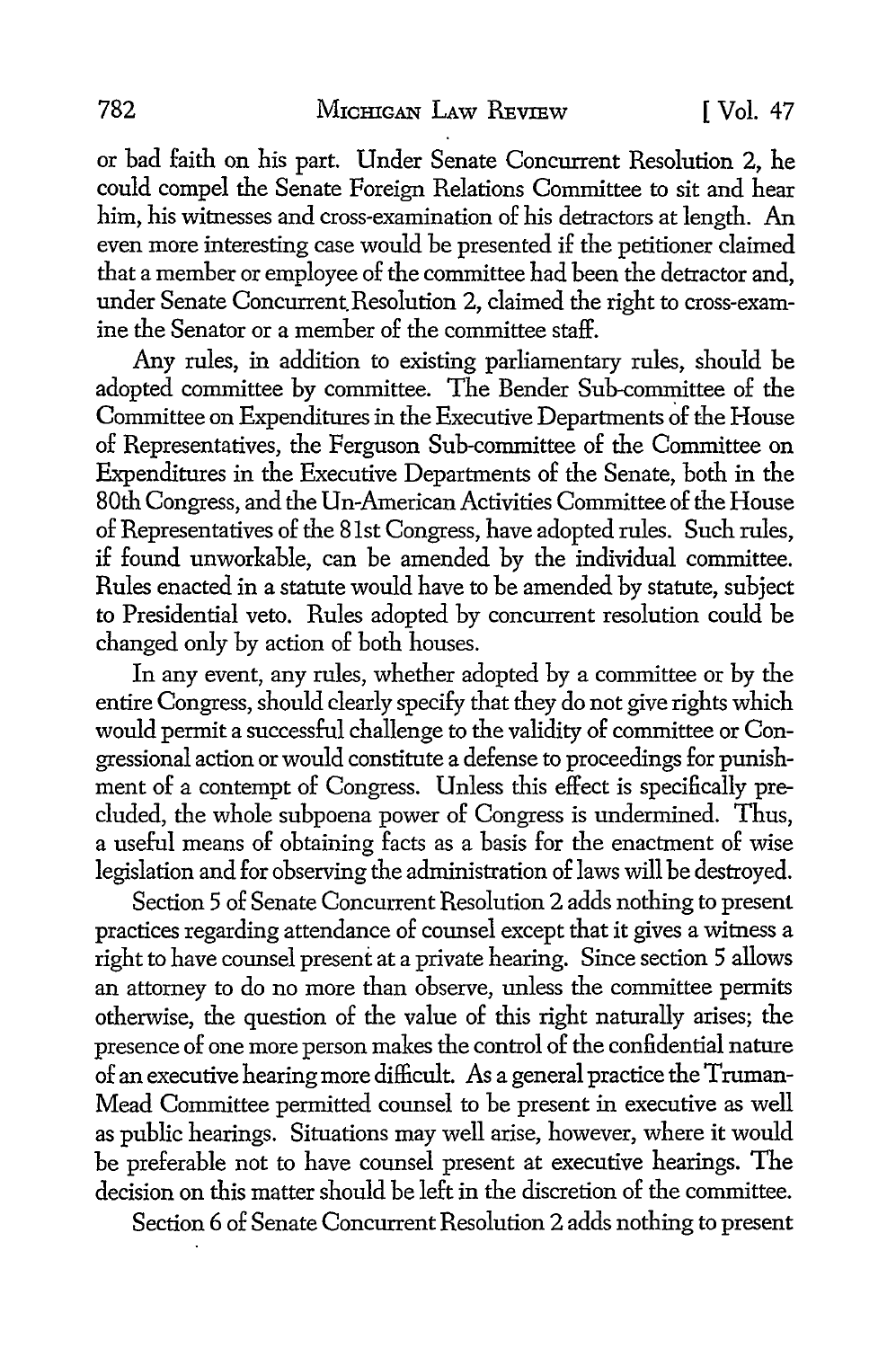law since a witness may now refuse to answer any question not pertinent to the inquiry.<sup>22</sup>

Section 7 of Senate Concurrent Resolution 2 gives witnesses at private hearings a right to a copy of the testimony. Members and employees of a committee are subject to committee control for breaking secrecy, but a witness is not. If a committee loses control of the executive character of its actions the effect is to put an end to executive hearings, a useful method of informing Congress on matters which, for one reason or another, are not appropriate for public release. The temptation to "leak" confidential information to favored sections of the press is a strong one; human curiosity about something kept secret lends a quality of news interest to the material which its substance would not justify.

Measures should be taken by Congress to prevent "leaks" of confidential material, but furnishing a record of secret testimony to witnesses is not one of them.

Section 8 adds nothing to present rules since all committee action must now be by majority vote.

Section 9, requiring committees to give advance notice of adverse comment, is unwieldy. What constitutes adverse comment is subject to a wide difference of opinion. It is difficult enough under existing practices to prepare and obtain agreement of committee members on a report. The requirement of giving advance notice to an indeterminate class of persons and allowing them a "reasonable" time to oppose the committee's findings and conclusions would slow down and make extremely difficult the issuance of reports.

The Truman-Mead Committee made it a practice to submit, on a confidential basis, a draft of a proposed report to government officials and interested private individuals for comment as to the accuracy of the facts and the soundness of committee conclusions and recommendations. This is a salutary practice. It improves the quality of committee reports. However, the practice should be discretionary with the committee, not mandatory.

Section 10, prohibiting speaking and writing for compensation by committee members and employees, raises a question of basic policy applicable to all public officials. Payment for lectures or articles may be an avenue for improperly influencing the decision of a public official. Where this exists, it can be and should be punished under existing pro-

22 Sinclair v. United States, 279 U.S. 263 at 296-7, 49 S.Ct. 268 (1929); 52 Stat. L. 942 (1938), 2 U.S.C. (Supp. 1948) § 192.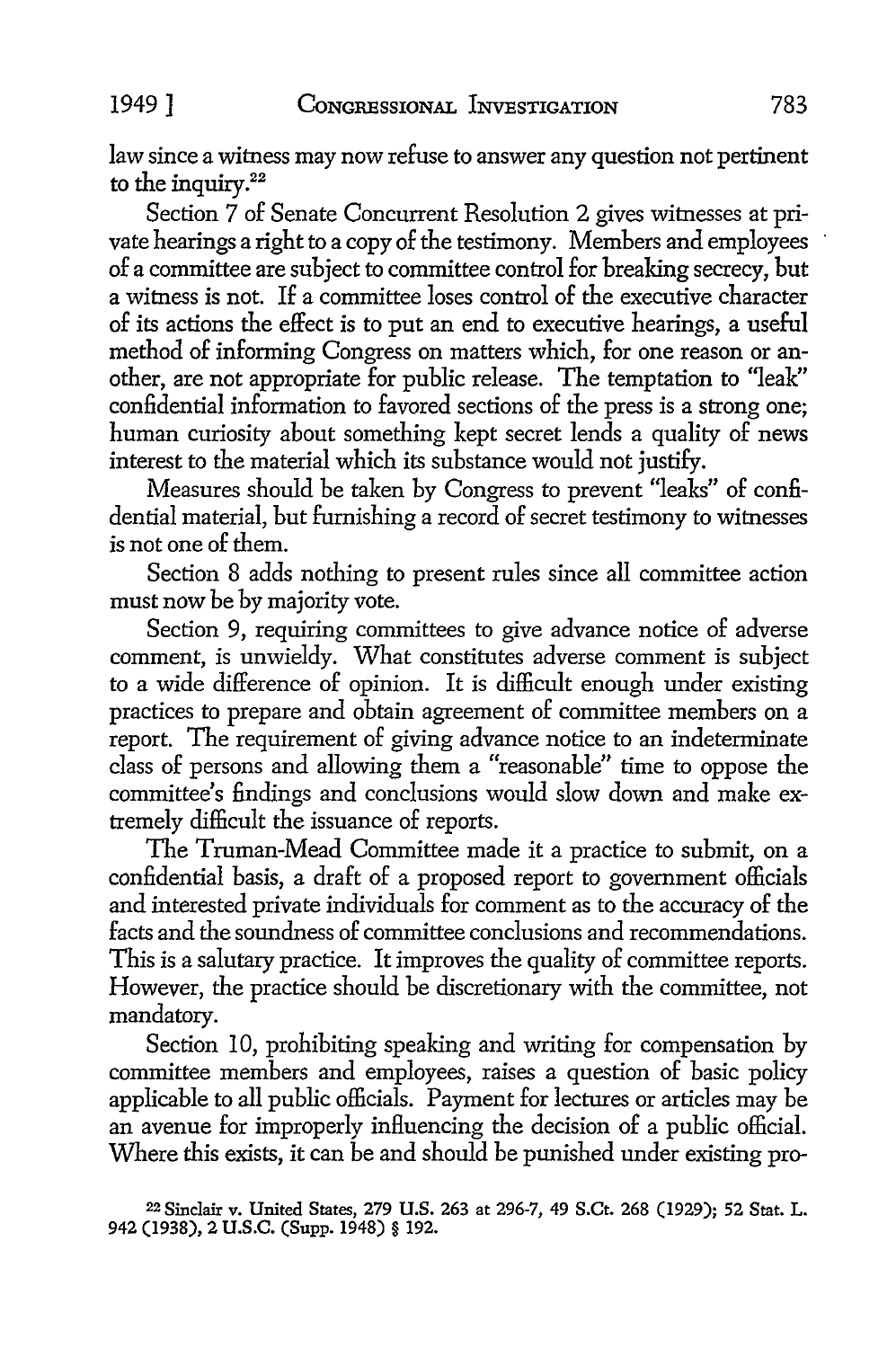#### 784 MICHIGAN LAW REVIEW [ Vol. 47

visions of law. ,However, it is in the public interest that public affairs should be widely discussed. To prohibit payment to all public officials for lectures or articles might limit the amount of information available to the public concerning national affairs. In any event, the principle would seem equally applicable to all public officials. Such a proposal should be carefully studied and adopted as a general provision of law, if it is desirable, rather than being confined to legislative committee work.

#### VI. CONCLUSION

It is agreed that "headline-seeking," "smear tactics" and "witch-hunting" are reprehensible activities on the part of legislators or any other public officials. It may be more difficult to find agreement upon what constitutes those activities in any given factual situation. There are existing sanctions controlling such abuses in present parliamentary rules, in adverse press and public reaction, and ultimately in the defeat of a legislator at the polls.

Recognizing that legislators naturally seek to keep their names before their constituents, it is the writer's opinion that the great majority of Congressmen and Senators do not engage in unfair conduct. It seems unwise to destroy the flexibility of operations in legislative committees in their formulation of national policies and to impose limitations upon the discretion and power of all legislators merely for the purpose of restraining abuses by a few members of Congress. Senators and Congressmen are entitled to the trust and confidence implied in their election to what, in effect, is the board of directors of the largest and most powerful institution in the world. Their responsibility is great. They ought not to be limited by inflexible, time-consuming procedures in discharging that responsibility.

A very thoughtful and judicious discussion of procedural rules for Congressional committees was written by Charles E. Wyzanski, Jr., United States District Judge of Massachusetts, in the March, 1948, record of the New York City bar association.<sup>23</sup> Judge Wyzanski opposes the adoption of procedural rules for Congressional committees until after further study, except that he suggests a witness should have the right (a) to have counsel present, (b) to file a written statement before the hearing is concluded, and (c) to have an accurate record kept of his own testimony.

23 Reprinted in 94 **CoNG.** REc. Al592 (March 11, 1948).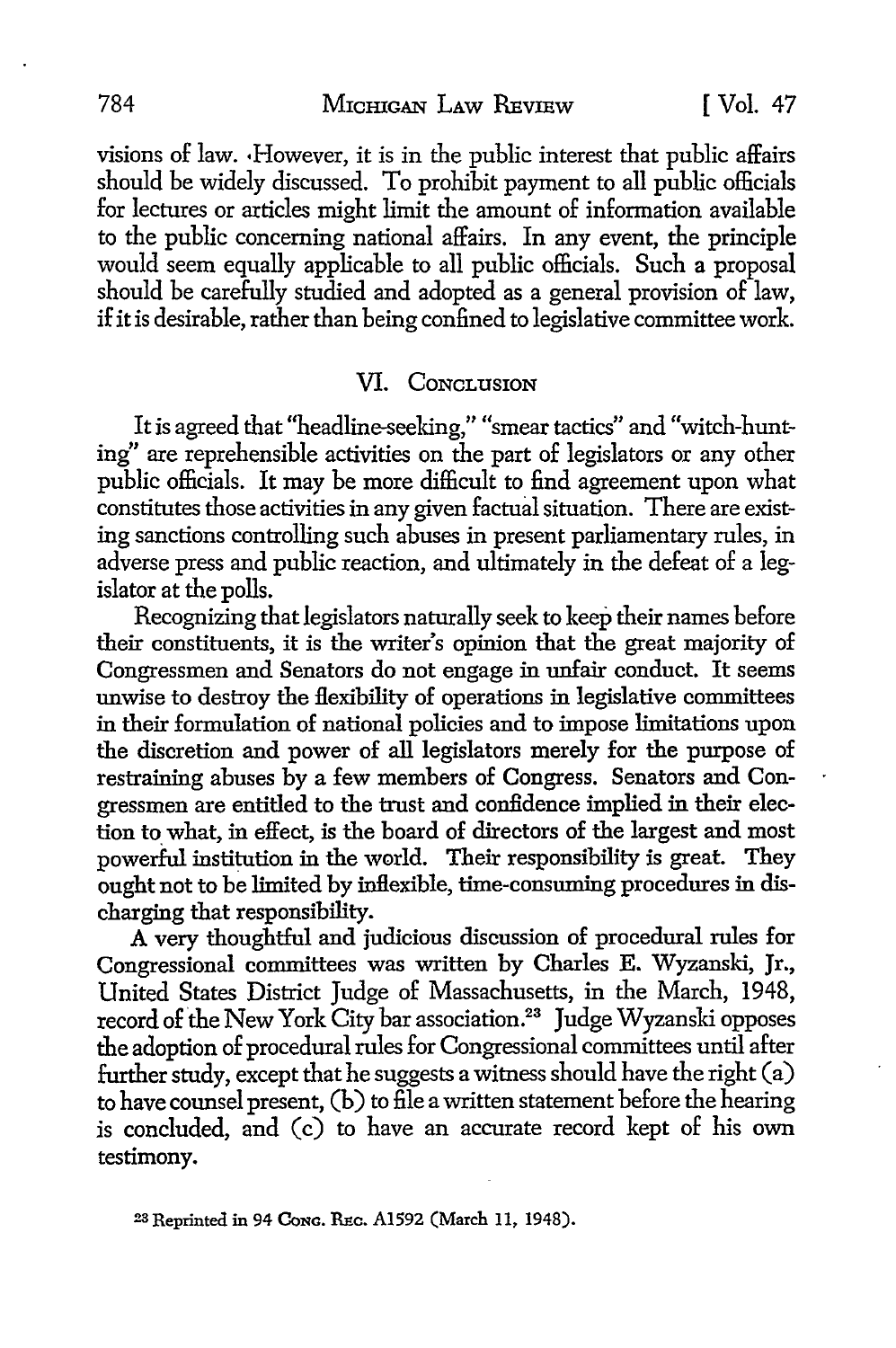The avenue for strengthening the investigative power of Congress, and thus strengthening Congress itself, does not lie along the path suggested by Senate Concurrent Resolution 2. Rather, progress toward improved legislation will result from the acquisition by Congress of a staff of able employees, primarily for its committees, to study and investigate the facts of any subject and to advise, counsel and assist committees and individual legislators in enacting legislation. Congress needs help in obtaining facts, not restrictions making it more difficult. When legislation comes to be based more upon studies of fact and less upon generalities, emotions and prejudices, our system of government by the people through elected representatives will have proved itself workable in a modem, complex society.

#### **APPENDIX**

#### Text of S. Con. Res. 2 (Jan. 5, 1949):

*"Resolved by the Senate (the House of Representatives concurring),* That the following provisions of this concurrent resolution are adopted as an exercise of the rule-making power of the Senate and the House of Representatives, respectively, and as such they shall be considered as part of the rules of each House, respectively.

"SEc. 2. Any person who believes that testimony or other evidence given in a public hearing before any committee tends to defame him or otherwise adversely affect his reputation may file with the committee a sworn statement, concerning such testimony, which shall be made a part of the record of such hearing.

"SEc. 3. Such a person shall in addition have the right (a) to testify personally in his own behalf; (b) to have the committee secure the appearance of witnesses requested by him for the purpose of testifying in his behalf, and to examine such witnesses, either personally or by counsel, but no more than four such witnesses shall be called; and (c) to have the committee secure the appearance of witnesses whose testimony adversely affected him, and to cross-examine such witnesses, either personally or by counsel, but such cross-examination shall be limited to one hour as to any one witness.

"SEc. 4. Any person who wishes to avail himself of the rights accorded by section 3 shall, within thirty days of the receipt by the committee of the testimony complained of, file a petition with the committee requesting the fixing of a time and place for the receiving of testimony or the conduct of cross-examination and designating the witnesses to be summoned. Such a petition shall be accompanied by the sworn statement of the petitioner that the petition is not filed for the purpose of delaying or obstructing the work of the committee, but because his reputation has been unjustifiably damaged or otherwise adversely affected by false accusations or inference. The committee shall, within ten days after the receipt of such a petition, fix a time and place for the receiving of testimony or the conduct of cross-examination, which time shall not be later than thirty days after the receipt of the petition, and shall secure the appearance at such time and place of the witnesses designated in the petition.

"SEc. 5. Any witness summoned at a \_public or private hearing before any committee shall have the right to be accompanied by counsel. Such counsel shall be allowed to observe the hearing, but shall not be allowed to participate therein or to advise the witness while on the witness stand unless the committee, in its discretion, shall otherwise determine.

"SEc. 6. In the conduct of hearings, the evidence received shall, so far as possible, be relevant and germane to the subject of the bearing.

"SEC. 7. If the testimony of a witness at a private or public hearing before any com-